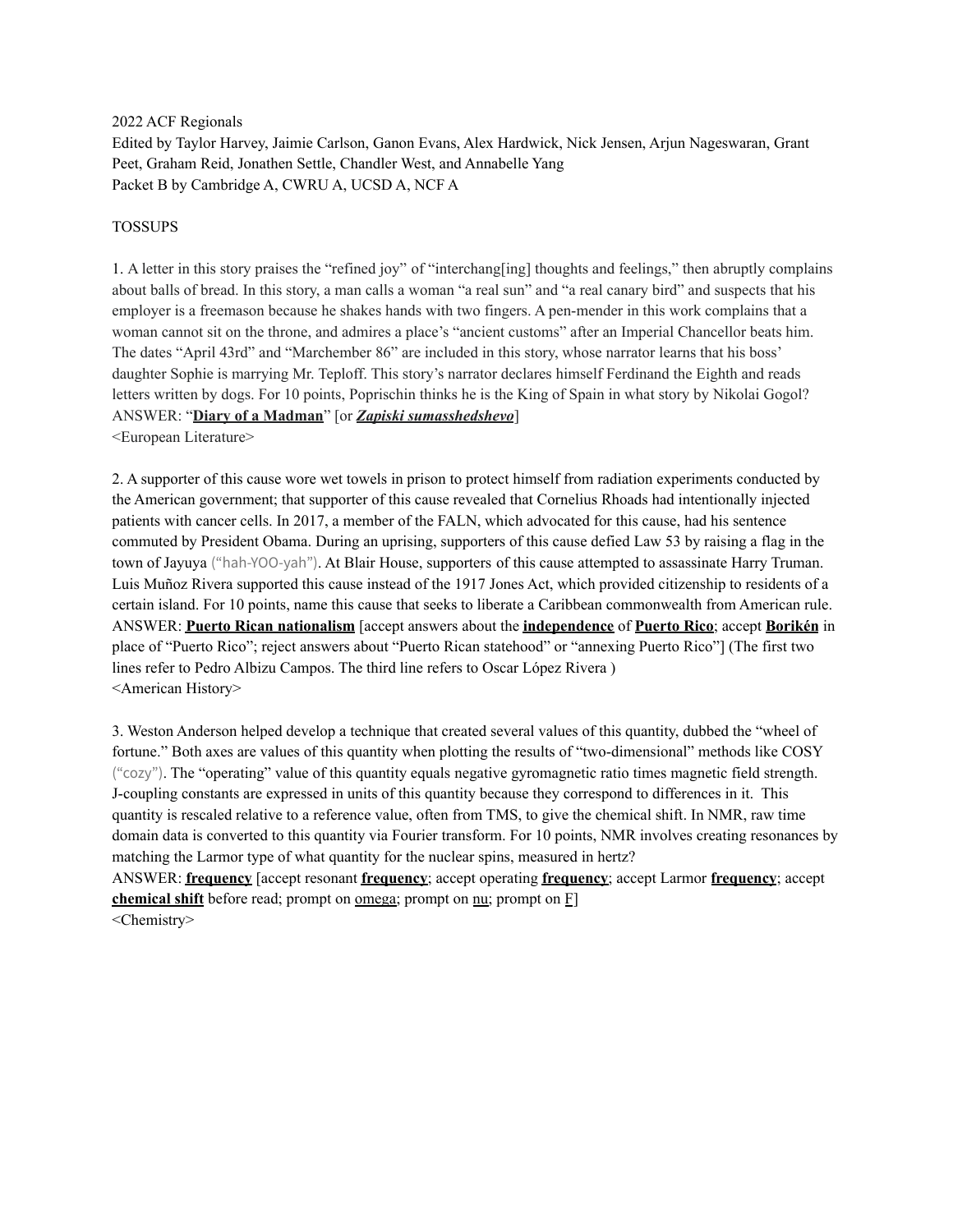4. In a book of New Testament Apocrypha named for one of these people, a former slave learns about repentance after he spies on his former owner bathing. According to a hadith, while picking Arak fruits, Mohammed stated that "there was not a prophet who was not" one of these people. In John Chapter 10, Jesus confuses the Pharisees by using an extended metaphor comparing himself to one of these people, stating that those who came before him are robbers and thieves. The Christmas carol beginning "Glory to God in the highest" derives from a passage in which these people encounter angels. Psalm 23 proclaims, "I shall not want," after stating, "The Lord is my [this profession]." For 10 points, name this profession whose traditional staff inspired the bishop's crook. ANSWER: **shepherd**s [accept **pastoralist**s; accept answers about **herd**ing or **tend**ing to **sheep**; accept The Good **Shepherd**; accept "The Lord is my **shepherd**"; accept The **Shepherd** of Hermas; accept **alraaei**; accept **Pastor**; accept **Poimēn**] (The text in the first line is *The Shepherd of Hermas*.) <Religion>

5. A player of this instrument named Eckart Hübner acted as the soloist on the first recording of Charles Koechlin's *Silhouettes de Comédie*. Fifty studies for this instrument are the best-known pieces by Julius Weissenborn. After a drum introduction, two of these instruments play a minor sixth apart to begin the "Game of Pairs" from Bartok's *Concerto for Orchestra*. Two of these non-string instruments play the first four notes of the *Dies Irae* ("DEE-ess EER-ay") following the eponymous feature of Haydn's ("HAI-den's") *Drumroll* Symphony. This instrument plays a solo during the aria "Una furtiva lagrima" from Donizetti's *Elixir of Love*. These instruments introduce a jaunty line representing animated brooms in Paul Dukas's *The Sorcerer's Apprentice*. For 10 points, name this double-reed woodwind, the lowest in the standard orchestra.

ANSWER: **bassoon** [or **fagott**o or **fagotti**]

<Classical Music>

6. A flag used in this modern-day country featured the phrase "Death to all who stand in the way of the working people" surrounding a skull and crossbones. In this country, Peter Arshinov was executed for publishing *The Two Octobers*, a newspaper that glorified an uprising in Huliaipole ("hoo-lay-PO-leh"). In this country, anarchists developed a horse-drawn machine gun cart known as a *tachanka*. A head of a state based in this country deserted at the Battle of Poltava when Peter the Great replaced him with Alexander Menshikov. Nestor Makhno formed the anarchist Free Territory in this country during the Russian Civil War, when this country's Hetmanate was revived. Soviet collectivization of agriculture in this country caused the Holodomór. For 10 points, name this country governed from Kiev.

ANSWER: **Ukraine** [or **Ukrainya**; accept **Ukrainian** State or **Ukrainska** Derzhava] (The hetman at the Battle of Poltava was Ivan Mazepa.)

<European History>

7. The *purna kumbha* mother goddess and fish charms against the evil eye appear in art made from this substance called *alpana*. Women prevent demons from entering through open shapes in this substance in a mudra technique from Tamil Nadu. This substance connects points in geometric *kolam* designs. As part of the Urdhva Pundra in the Vaishnava tradition, Vishnu's and Laksmhi's feet are represented with a red form of this substance called *kumkum*. Water balloons mixed with this substance are thrown to represent Prahlad's rescue from a bonfire during a spring festival. Rangoli art is primarily made with this substance, which includes a form named *gulal* made for the celebration of Radha and Krishna's love. For 10 points, name this substance thrown during festivals of Holi. ANSWER: colored **powder** [accept **rice** or rice **flour**; accept **sand**; accept **dust** or **ash**; accept **gulal** before read; accept **abir**; accept **kolapodi**; prompt on <u>dyes</u>; prompt on chalk or turmeric by asking "in what physical form?"] <Other Fine Arts>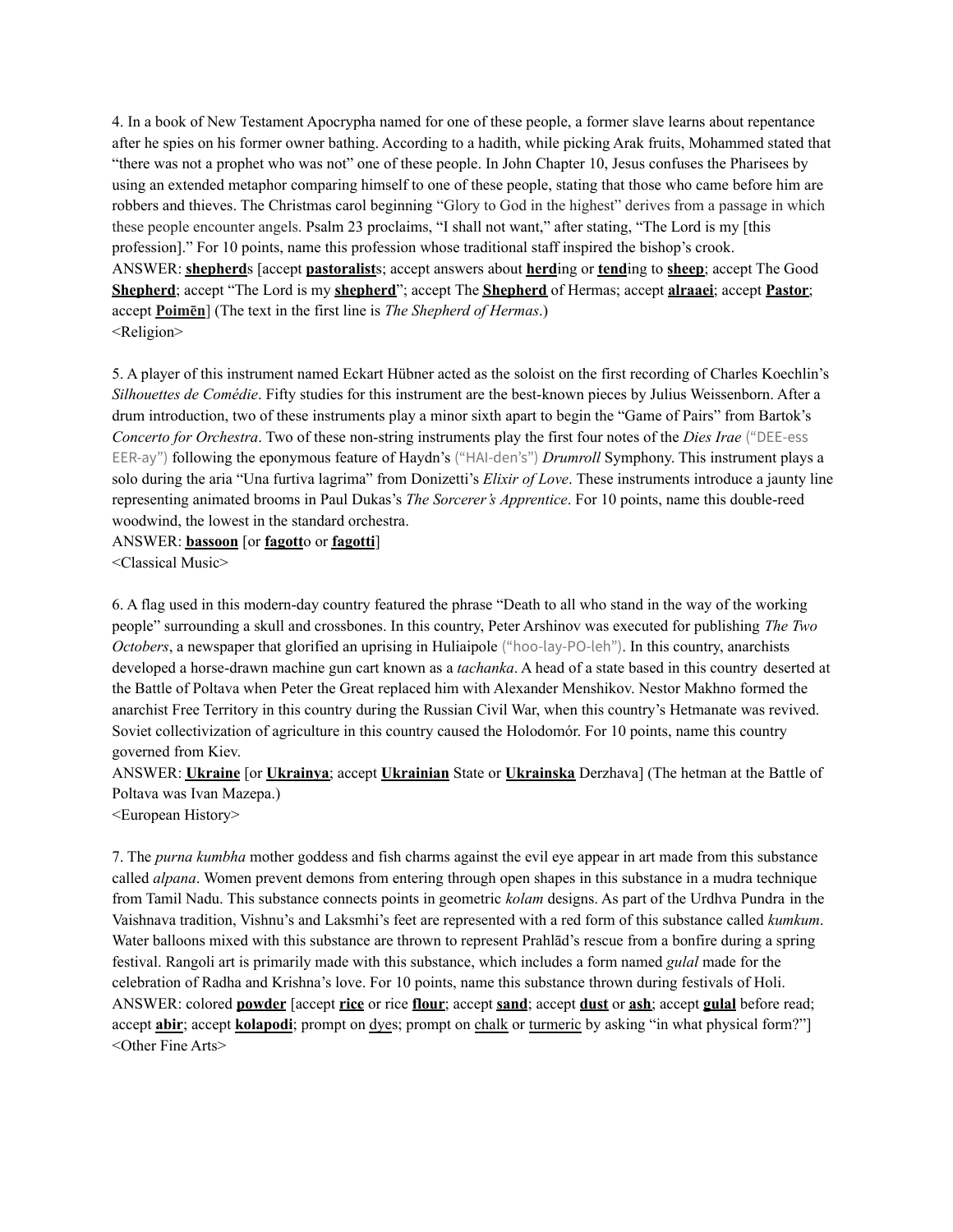8. When analyzing one form of this process, the DGLAP equations are used to introduce logarithmic violations of a scaling behavior where functions denoted "W sub 1" and "W sub 2" become independent of the square of the four-momentum in the asymptotic limit. Experiments with this process try to optimize integrated luminosity, which is reported in units of inverse pbs ("p-bees") or inverse fbs ("f-bees"). The Callan–Gross relation and Bjorken ("B'YOR-ken") scaling are obtained from analyzing a form of this process with the parton model. A SLAC ("slack")-MIT collaboration found point particles inside nucleons with this process's "deep inelastic" form. The derivative of the impact parameter with respect to angle is calculated to find this process's differential cross section. For 10 points, name this process in which particles slam into each other.

ANSWER: **scattering** [accept deep inelastic **scattering**; accept inelastic **scattering**; accept **collision**s; prompt on DIS; prompt on particle interactions]

<Physics>

9. In a preface musing on poetry and this place, the author prescribes that poets from this place "are to enclose old and new" and states that this place "does not repel the past." In a poem titled for this place, it is called a "seated Mother, / Chair'd in the adamant of Time." A poet declared that this place "at any time upon the earth [has] probably the fullest poetical nature" in an 1855 preface to a poetry collection. A poem titled for this place ponders on "the mother," "the young wife," and "the girl sewing or washing" performing the title action; that poem titled for this place depicts people "each singing what belongs to him or her and to none else" and is titled "I Hear [this place] Singing." For 10 points, name this place whose ideals are central to the poetry of Walt Whitman, who was from this country.

## ANSWER: **America** [or the **United States** of America; or the **US**A; or **American**s; accept "I Hear **America** Singing"]

<American Literature>

10. Every Sahlqvist formula corresponds to a construct named for this philosopher that comprises a binary accessibility relation and a set of nodes. In an essay by this thinker, the monoglot Pierre believes both that "Londres" ("LON-druh") is beautiful but that "London" is not. This thinker suggested using reference-fixing descriptivism to deal with the incompleteness of the causal ("CAUSE-al")-historical theory of reference in a book that uses examples like the famous physicist Feynman and the "initial baptism" of a baby. This philosopher, who names the usual semantics for modal logic, used Frege's ("FRAY-guh's") sentence "Hesperus is Phosphorus" in a book that discusses names that apply to the same thing in all possible worlds. For 10 points, which philosopher proposed rigid designators in *Naming and Necessity*?

ANSWER: Saul **Kripke** [or Saul Aaron **Kripke**; accept **Kripke** frames or **Kripke** semantics] (The essay in the second clue is "A Puzzle about Belief.")

<Philosophy>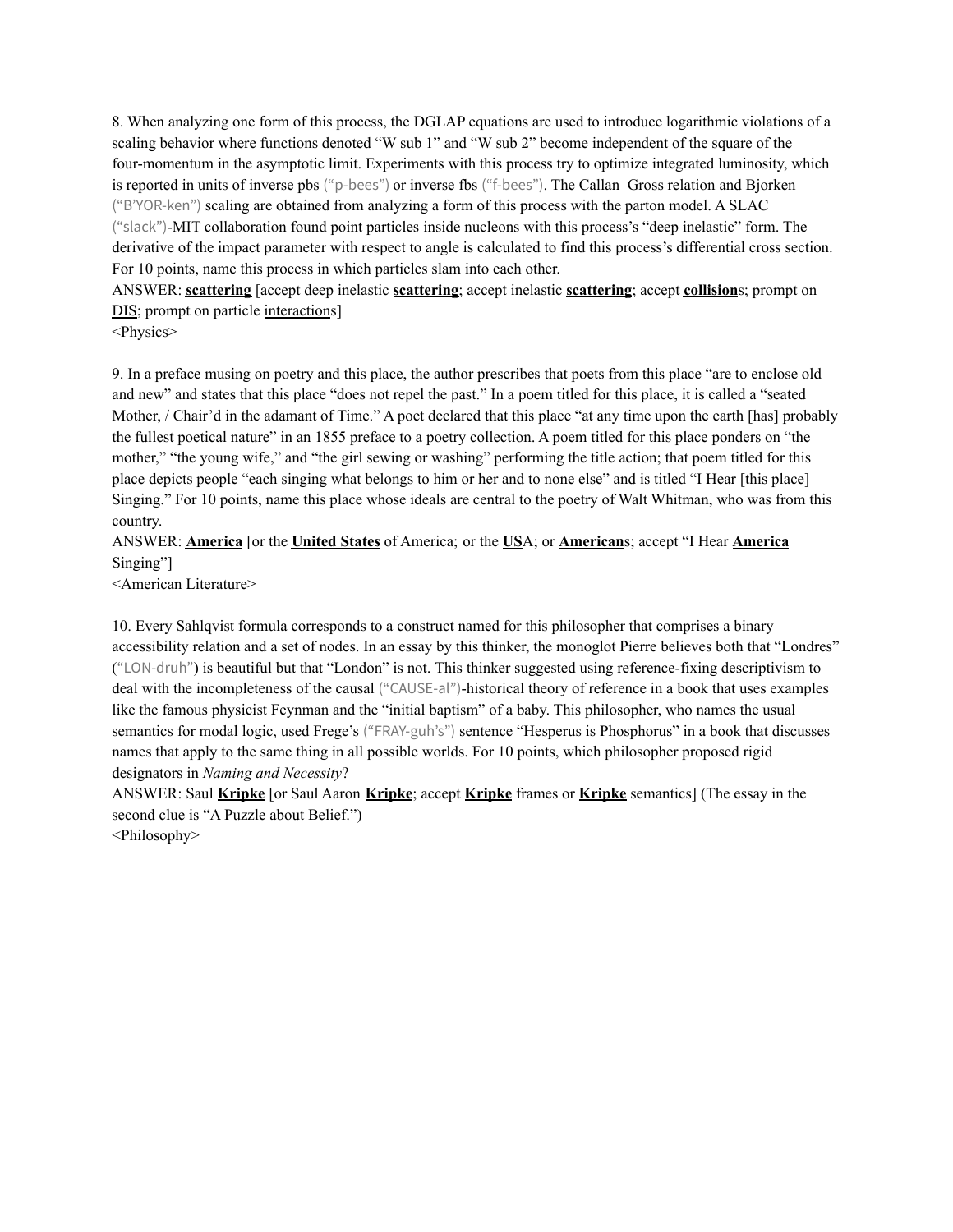11. It's not cancer, but this process is opposed by a class of "lytic" drugs, like fisetin, that target cells that upregulate p16INK4a ("P-16-ink-4-A") and FOX04 ("fox-oh-4") foci. At pH 6, this process is inferred from the activity of an "associated" beta-galactosidase. George C. Williams proposed that this process evolved due to antagonistic pleiotropy. The Buck Institute's Gordon Lithgow curtailed this macroscopic process by reducing oxidative stress in *C. elegans*, which resists it during calorie restriction. In *Tetrahymena*, Elizabeth Blackburn introduced mutations that accelerate this process, which may be reversed in mice by heterochronic ("hetero-chronic") parabiosis. This process, which is negligible in the jellyfish *T. dohrnii* and *Hydra*, causes female fertility to gradually decrease. For 10 points, what process increases frailty and dementia risk in the geriatric?

ANSWER: **senescence** [or cellular **aging** or advancing **age**; accept photo**aging**; accept negligible **senescence**; accept **senolytic** drugs; accept **shorten**ing of **telomere**s or equivalents; prompt on stress or oxidative stress by asking "what specific consequence?"; prompt on "biological clock"] (Heterochronic parabiosis is "young blood transfusion" that intrigues some Silicon Valley denizens.)

<Biology>

12. Carolyn Miller proposed that a "rhetorical" form of this title concept underlies genre in a 1984 paper that discusses the recurrent "joint" types of this concept formulated by Herbert Blumer. This concept is the last word in the title of a 1937 book that opens by asking, "Who now reads Spencer?" and updates the four ideal types of it—affective, traditional, instrumental, and value-rational—outlined by Max Weber. The "logic" of this concept titles a 1965 book that outlines the "social dilemma" of free riders, written by Mancur Olson. A structural-functionalist text by Talcott Parsons outlines the "structure" of a "social" type of this concept, whose "communicative" type was theorized by Jürgen Habermas ("YUR-gun HAH-bur-mahss"). For 10 points, agency is an individual's capacity to perform what sort of deed that is called "collective" when done in groups?

ANSWER: **action** [or **act**s; accept specific types, such as social **action**; accept *The Theory of Communicative Action*; accept *The Structure of Social Action*; accept *The Logic of Collective Action*; accept "Genre as Social **Action**"]

<Social Science>

13. A novel set in this city has a page filled with the repeated word "blen" and begins with an MC saying, "Showtime!" An ex-radio journalist explores this city's seedy underground in a trilogy by Pedro Juan Gutiérrez whose title refers to it as "dirty." Characters such as Arsenio Cue and Bustrófedon frequent this city's nightclubs. In a novel set in this city, the protagonist's daughter Milly is courted by Captain Segura, against whom the protagonist plays checkers using miniature whiskey bottles as pieces. This city is the setting of *Three Trapped Tigers* by Guillermo Cabrera Infante. In a novel set in this city, the design of the "Atomic Pile" is among the schematics passed on to a spy by vacuum cleaner salesman James Wormold. For 10 points, a Graham Greene novel is titled *Our Man in* what city?

ANSWER: **Havana** [or La **Habana**; accept *Our Man in Havana*; accept *Dirty Havana Trilogy* or *Trilogía sucia de La Habana*]

<World Literature>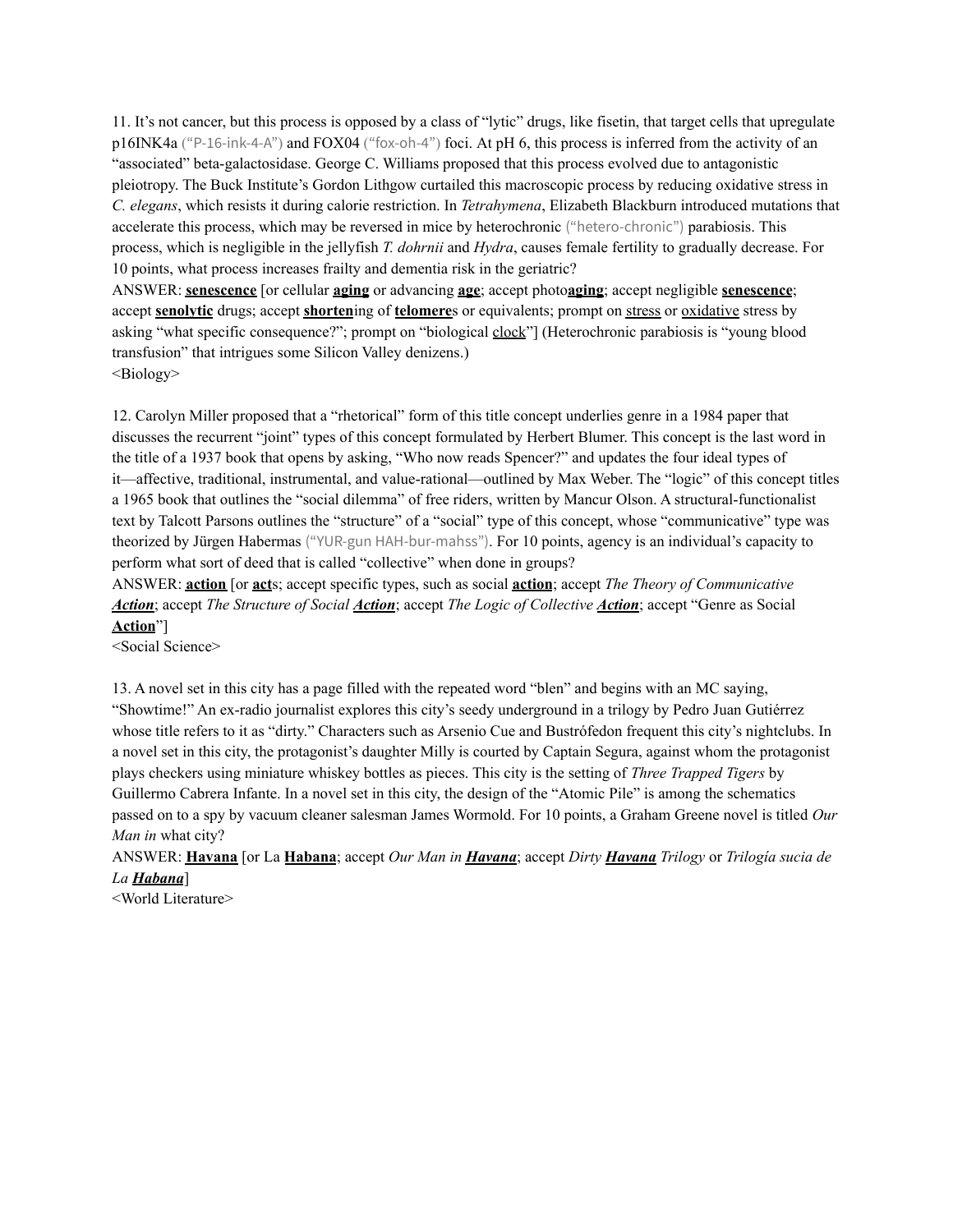14. The daughter of a president of this country made the documentary *What We Left Unfinished* about a state film archive that also inspired Ariel Nasr's *The Forbidden Reel*. A one-party government of this country called for Friday subbotnik, issued Decree Number Seven to ban bride prices, and redistributed blocks of land called "jerib." In 1973, this country's last Barakzai king, Mohammed Zahir Shah, was overthrown by its first president, the sardar Daoud ("dah-OOD") Khan. Gulbuddin Hekmatyar ("gool-boo-DEEN HECK-mutt-yar") fought warlords in this country's Helmand Valley, which later grew opium poppies. Nur Muhammad Taraki and Hafizullah Amin proclaimed this country a democratic republic in the 1978 Saur ("SAH-wur") Revolution, which was opposed by rural Tajiks, Hazaras, and Pashtuns. For 10 points, the Soviets lost a 1979–1989 war to what country's mujahideen? ANSWER: **Afghanistan** [or Islamic Emirate of **Afghanistan**; accept Islamic Republic of **Afghanistan** or Da **Afġānistān** Islāmī Jumhūriyat or Jumhūrī-yi Islāmī-yi **Afġānistān**; accept (Democratic) Republic of **Afghanistan**; accept Kingdom of **Afghanistan**] (The first clue is about Mariam Ghani, daughter of Ashraf Ghani.) <World History>

15. A net gearing ratio of less than 100% is being imposed on corporations in this industry as part of the "three red lines" policy. In 2021, falling iron ore prices linked to a crisis in this non-mining industry caused the decline in the stock of the ASX 200 members BHP Group, Rio Tinto, and Fortescue Metals Group. Automated valuation models are used by iBuyers in this industry to quickly pull comps; price inflation caused by iBuyers has been attacked on TikTok by Sean Gotcher. A measure of price inflation in this industry called FMHPI is published by Freddie Mac. Vanke, Country Garden, and Greentown are suffering due to the credit crunch of a company in this industry, the Evergrande Group. For 10 points, what industry is dominated by online marketplaces like Zillow? ANSWER: **real estate** [or **housing**; accept **realty** or **realtor**s; accept **property development**; accept **property management**; prompt on construction; prompt on property; prompt on land] <Current Events>

16. A Geoff Dale photograph taken at the beginning of this decade provided the name of the Fish and Chip Brigade; at the start of this decade, that group of four politicians failed, by one vote, to oust Labour leader Bill Rowling. A group of unsanctioned "Cavaliers" toured South Africa during this decade after a lawsuit forced a cancellation of the official tour in light of the controversial Springbok Tour five years earlier. Late in this decade, the Think Big projects popular during the Robert Muldoon government gave way to a laissez-faire economic policy known as Rogernomics in New Zealand. During this decade, *The Sun* ran a headline reading "Gotcha" after the sinking of the *General Belgrano*. For 10 points, name this decade during which the Falklands War was started by Margaret Thatcher. ANSWER: 19**80**s [or the **eighties**] (The case *Finnigan v. New Zealand Rugby Football Union* prevented the go-ahead of the tour.)

<Other History>

17. Akiho Miyashiro discovered that belts that have undergone this process on the oceanic side of circum-Pacific regions are paired with complementary belts on the continental side. This process is analyzed by identifying tie line flip reactions and terminal reactions between points on a ternary diagram, like the ACF diagram. Isograds are lines separating zones of this process in the Barrovian ("buh-ROVE-ee-an") sequence. Exposed products of this process can belong to amphibolite or granulite facies ("fay-sheez"), while products at lower depths belong to the eclogite ("eck-lah-jite") facies. An aureole is a shallow region where the "contact" form of this process occurs. Protoliths are transformed into products like schist ("shist") and gneiss ("nice") by, for 10 points, what process in which high temperature and pressure transform rocks?

# ANSWER: **metamorphism** [accept contact **metamorphism** or progressive **metamorphism** or regional

## **metamorphism**; accept **metamorphosis**]

<Other Science>

18. An essay about this location begins with a description of a painting that references it, a Joshua Reynolds portrait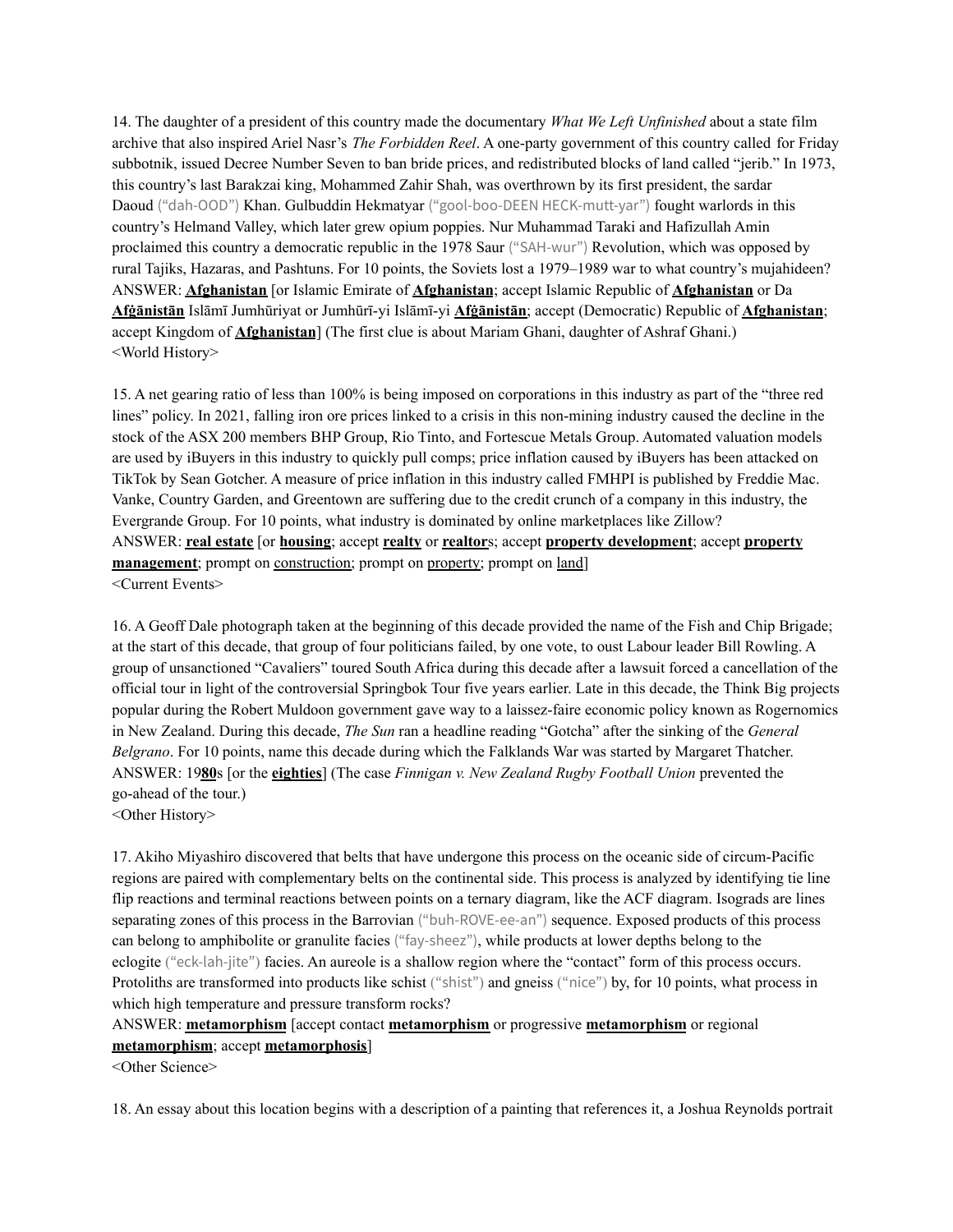of Mrs. Bouverie and Mrs. Crewe. In a painting set in this location, Thomas Eakins included a nude self-portrait of himself playing the pipes. An essay that discusses the evolving meaning of the titles of paintings set in this location is by Erwin Panofsky. In a painting titled for this location, a bird and rat are drawn to a skull that sits on a brick wall in the foreground. Three men accompany a woman in two depictions of this location that an artist created within twenty years of an earlier painting by Guercino ("gwair-CHEE-noh"). In a painting titled for this place, a man in a blue robe touches a tomb with an inscription that references it. For 10 points, three shepherds were painted in what mythical Greek utopia by Nicolas Poussin ("nee-ko-LAH poo-SAHN")?

ANSWER: **Arcadia** [or **Arcady**; accept *Et in Arcadia Ego* or *The Arcadian Shepherds* or *Les bergers d'Arcadie*; accept translations like "Even in **Arcadia**, there is death" or "I too was born in **Arcadia**"] <Painting/Sculpture>

19. Prissy pretends that her aunt's friend Mr. Considine is a character from this novel in a Frances Towers short story entitled "Tea With [that character from this novel]." After realizing that this novel's characters are stuck repeating their lives, a detective changes this novel's ending in Jasper Fforde's first *Thursday Next* novel. In another novel, a woman who first appeared in this novel looks for her red dress and holds a candle after she steals her caretaker's keys. Sandra Gilbert and Susan Gubar named their feminist criticism of Victorian literature for a character from this novel, who sets a fire after evading Grace Poole; that book is *The Madwoman in the Attic.* For 10 points, Jean Rhys's *Wide Sargasso Sea* shows Bertha Mason's marriage to Mr. Rochester as a prequel to what novel by Charlotte Brontë?

ANSWER: *Jane Eyre* (The short story is "Tea with Mr. Rochester." The Fforde novel is *The Eyre Af air*.) <British Literature>

20. In a story collected by Alcée Fortier ("AHL-say FOR-tee-ay"), one of these animals beheads himself after he wrongly surmises that turkeys take off their heads to go to sleep. One of these animals, the Senegalese Leuk ("luke"), may have inspired stories about a folk character who befriends Old Man Tarrypin. The foolish Bouki and one of these animals, both addressed as "Compair," feature in many Louisiana Creole stories. While stealing goober peas, one of these animals convinces a dimwitted bear to take his place in a trap. In an episode resembling tales of the spider Anansi, a fox tricks one of these animals into kicking a doll made from pitch, and thereby getting stuck. For 10 points, Joel Chandler Harris's Uncle Remus books collect stories about what animal, who is called "Br'er"?

## ANSWER: **rabbit**s [or **hare**s or **bunnie**s or **lagomorph**s; accept Br'er **Rabbit** or Compair **Lapin**] <Mythology>

Tiebreaker. A short-tempered general created by this author orders a cart and its wine-drunk driver to be thrown into a ravine and a mule shot after being blocked in the road. In a book by this author, the German Jesuit father Kleinsorge is discovered wandering the grounds of a mission with shards of glass embedded in his back. This author won the 1945 Pulitzer Prize for Fiction for a novel in which Major Joppolo tries to acquire a time-keeping object for a Sicilian town to replace a 700-year-old one stolen by Fascists. "A Noiseless Flash" and "The Fire" are sections of a piece by this journalist that took up an entire 1946 issue of the *New Yorker* and includes testimony from Kiyoshi Tanimoto. For 10 points, name this author who wrote the novel *A Bell for Adano* and the book-length essay *Hiroshima*.

ANSWER: John **Hersey** [or John Richard **Hersey**] <American Literature>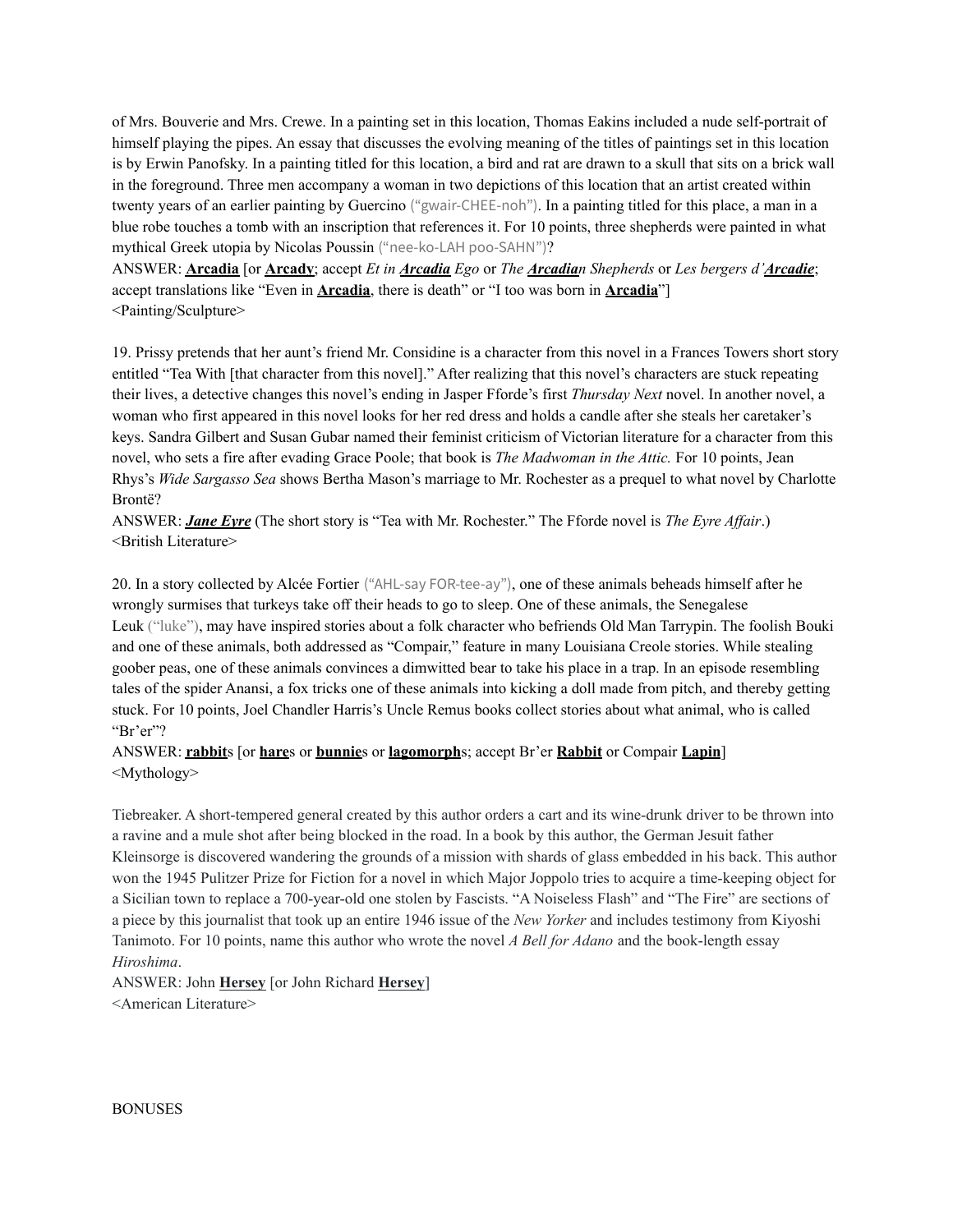1. This solvent is commonly used for cyclic voltammetry experiments with

tetrabutylammonium ("tetra-butyl-ammonium") salts due to its high dielectric constant. For 10 points each: [10h] Name this molecule used as a solvent in butadiene production and oligonucleotide synthesis. This molecule is also useful as a reactant, as it possesses both nucleophilic and electrophilic carbons and a nitrogen lone pair. ANSWER: **acetonitrile** [or **methyl cyanide** or **MeCN** or **CH3CN**]

[10m] *Two answers required.* Acetonitrile, acetone, and DFM are common examples of solvents with these two properties that favor SN2 reactions over SN1 because they do not form hydrogen bonds with the nucleophile. ANSWER: **polar** AND **aprotic** [accept **polar aprotic** solvents]

[10e] In addition to solvent choice, the leaving group greatly affects the rate of SN2 reactions; atoms from this group, like chlorine and bromine, make good leaving groups because their corresponding anions are weak bases. ANSWER: **halogen**s [or group **17**; accept **halide**s]

<Chemistry>

2. Ta-coumba T. Aiken and Seitu Jones placed silhouettes on sidewalks in this city to commemorate influential figures in their artwork *Shadows at the Crossroads*. For 10 points each:

[10h] Name this city whose sculpture garden contains a large yellow version of an artist's *Geometric Mouse—Scale A*; that sculpture garden in this city contains a curved stainless steel sculpture that straddles a small pond.

ANSWER: **Minneapolis**, Minnesota [prompt on Twin Cities; reject "St. Paul"]

[10m] The Walker Art Center commissioned this Swedish-born sculptor and his wife Coosje van Bruggen ("KOH-shuh fon BRUH-hin") to sculpt *Spoonbridge and Cherry* for the Minneapolis Sculpture Garden.

ANSWER: Claes **Oldenburg** ("CLASS OLD-en-burkh")

[10e] The Minneapolis Sculpture Garden contains a black steel sculpture titled *Octopus* by this artist of mobiles ("moh-beels") such as *Lobster Trap and Fish Tail*.

ANSWER: Alexander **Calder**

<Painting/Sculpture>

3. In the first story of a collection by this author, an incompetent astrologer correctly states that a man was once left for dead in a well, only to reveal that it was the astrologer who had tried to kill him. For 10 points each: [10m] Name this author of the collection *Malgudi Days*. The town of Malgudi is also the setting for this author's novels *The Guide* and *Swami and Friends*.

ANSWER: R. K. **Narayan** [or Rasipuram Krishnaswami Iyer **Narayan**aswami]

[10h] In the second story in *Malgudi Days*, a man with this job breaks the rules to avoid delaying a wedding for three years. In a 1912 play, the village headman mocks a terminally ill boy who dreams of having this job.

ANSWER: **post**man [or **post**al worker or **mail**man; accept royal **messenger**]

[10e] This author depicted Amal in the play *The Post Of ice*. This Bengali author wrote the poetry collection *Gitanjali* ("gee-TAHN-jah-lee"), which he translated with the title *Song-Offerings*.

ANSWER: Rabindranath **Tagore** ("ruh-BIN-druh-not ta-GORE") [or Rabindranath **Thakur**; accept **Gurudev**] <World Literature>

4. Robert Gould Shaw led the Black 54th Massachusetts Regiment at the Second Battle of Fort Wagner in this state.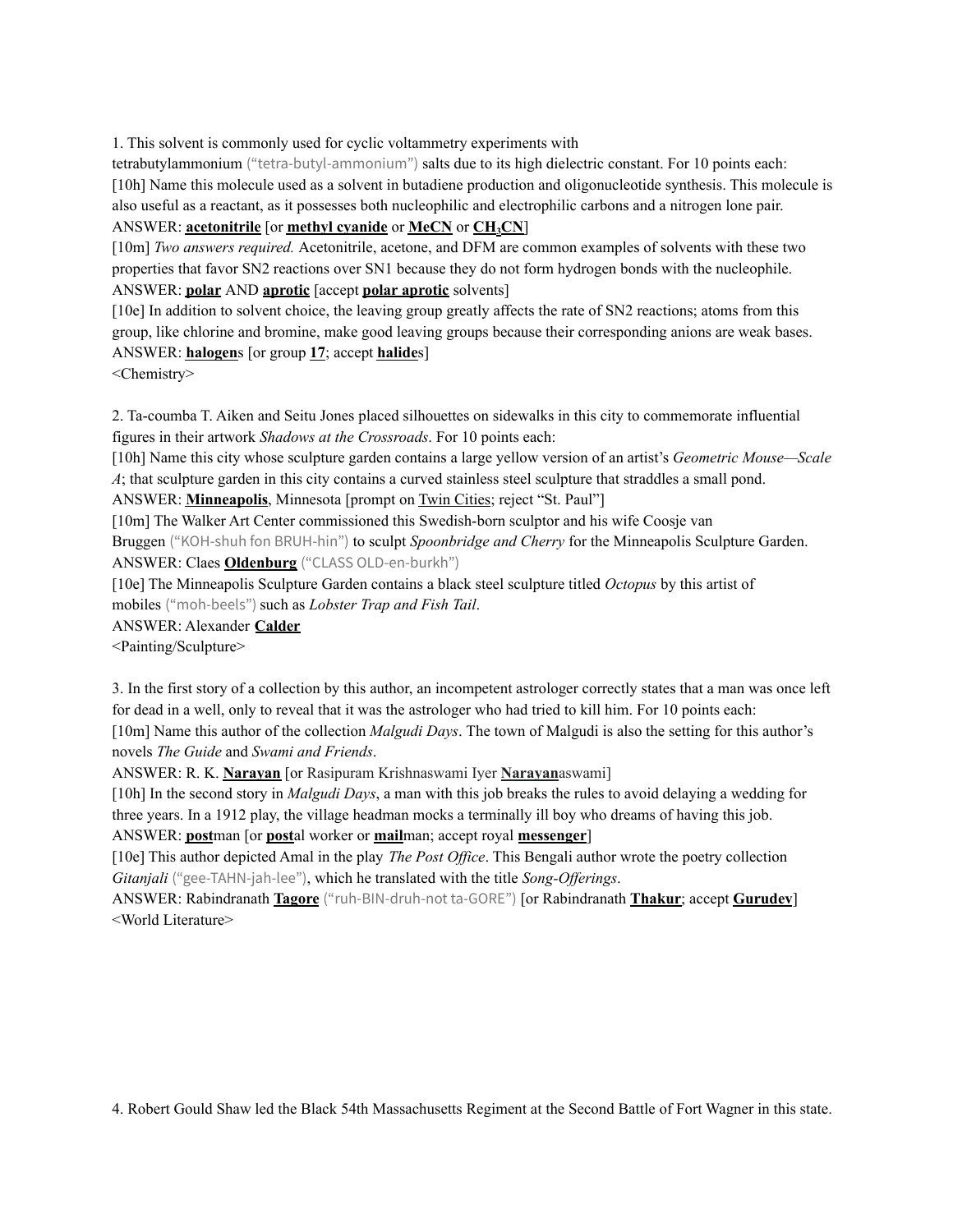#### For 10 points each:

[10e] Name this state where the Confederate bombardment of Fort Sumter is traditionally seen as the beginning of the American Civil War.

## ANSWER: **South Carolina** [or **SC**]

[10h] During the Civil War, this pilot of the *CSS Planter* freed himself and other enslaved persons aboard by surrendering the ship to the Union Navy. After the war, this man founded the Republican Party of South Carolina. ANSWER: Robert **Smalls**

[10m] During his political career, Smalls gained local support due to his knowledge of this language spoken by people in the Lowcountry. Many members of the 1st South Carolina Volunteers spoke this creole language. ANSWER: **Gullah** [or **Gullah**-English; accept **Sea Island** Creole English; accept **Geechee**] <American History>

5. A thinker from this tradition recognized the functional inadequacy of the monarch but still argued for their absolute power in an idea that has become known as the principle of the entrapped sovereign. For 10 points each: [10m] Name this loose school of thought associated with Shēn Búhaì ("shun boo-hai") and

Hán Fēizǐ ("hahn fay-tsuh"). This school emphasized the "twin handles" of reward and punishment in governance. ANSWER: **legalism** [or *fǎjiā*]

[10e] Shēn Búhaì blended realist political thought with notions from this other Chinese tradition, such as the principle of *wú wéi* ("oo way"). This religious and philosophical tradition began with the semilegendary Lǎozǐ ("LAO-tsuh").

ANSWER: **Dao**ism [or **Tao**ism; or **Dào**jiào or **tao**-chiao]

[10h] This Warring States–era legalist thinker was credited with introducing twin policies of "fixing the standards" and "equality before the law." Despite this, his reputation as a "people hater" is supported by his dictum "When the people are weak, the state is strong."

ANSWER: **Shāng** Yāng [accept **Gōngsūn** Yāng; prompt on Wèi Yāng] <Philosophy>

6. Richard DiMarchi's group has developed GLP-1 and glucagon co-agonists to reverse this organ's steatosis, which is marked by "ballooning degeneration" and Mallory bodies. For 10 points each:

[10m] Name this organ that accumulates fat in both NAFLD ("naffled") and NASH ("nash"). This organ's lipogenesis is regulated by its chief microRNA, miR-122, which binds to two viruses that cause its carcinoma. ANSWER: **liver** [accept (non-alcoholic) fatty **liver** disease; accept **liver** cancer; prompt on hepatic cancer or hepatocellular carcinoma or non-alcoholic steatohepatitis] (The viruses are hepatitis C virus and hepatitis B virus.) [10h] In the liver, LRP1 drives the endocytosis of "remnants" of these complexes, which enter small intestinal lacteals to form a whitish lymphatic fluid. Microsomal transfer protein assembles these largest triglyceride carriers in the ER.

ANSWER: **chylomicron**s [or **ultra low-density lipoprotein**s or **ULDL**; accept **chylomicron** remnants; prompt on chyle; prompt on micelles; prompt on lipoprotein particles; reject "LDL" or "low density lipoprotein" or "VLDL" or "very low density lipoprotein"]

[10e] Like the other fat-soluble vitamins E, K, and D, this vitamin's esters are incorporated into chylomicrons. Hepatic stellate cells store this vitamin, whose dietary sources include toxic polar bear liver and carrot beta-carotene. ANSWER: vitamin **A** [accept vitamin **A**1 or **retinol** or **retinal** or **retinaldehyde** or **retinoic** acid or **RA** or **retinoid**s or **retinyl** esters or **tretinoin** or provitamin **A**; accept hypervitaminosis **A**] <Biology>

7. This author died in a motorcycle crash only two days after publishing a novel that inspired Earl Sweatshirt's "lost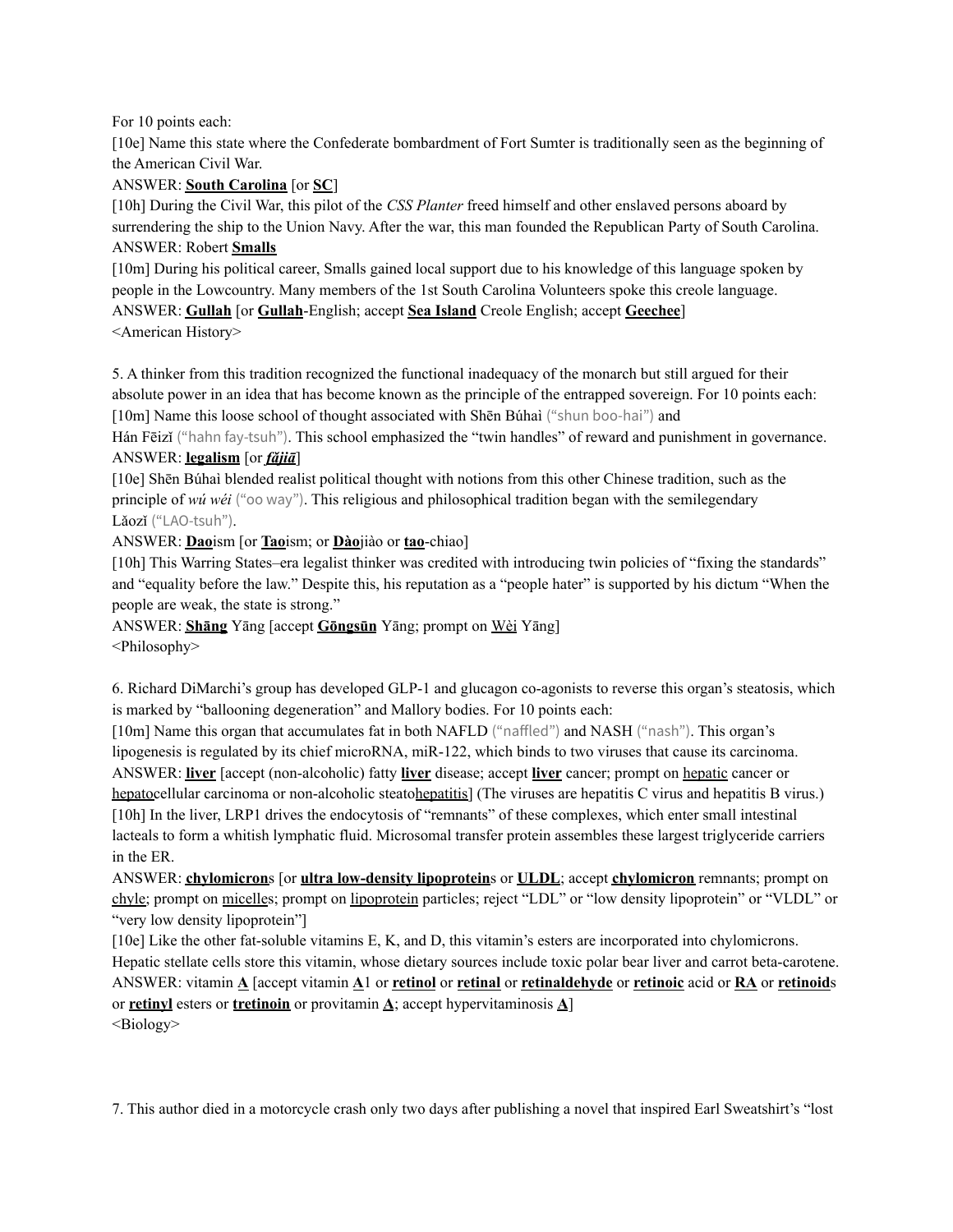album" *Gnossos* ("NOSS-oss"). For 10 points each:

[10h] Name this folk singer and author who depicted Gnossos Papadopoulos's time at Cornell in the picaresque novel *Been Down So Long It Looks Like Up to Me*.

ANSWER: Richard **Fariña** [or Richard George **Fariña**]

[10m] Fariña is the dedicatee of this novel, in which Roger Mexico investigates a Poisson ("PWAH-sahn") distribution followed by the locations of a lieutenant's sexual encounters.

## ANSWER: *Gravity's Rainbow* (by Thomas Pynchon)

[10e] Thomas Pynchon's introduction to *Been Down So Long It Looks Like Up to Me* recounts a costume party where Fariña dressed up as Ernest Hemingway and Pynchon dressed up as this author of *Tender Is the Night*. ANSWER: F. Scott **Fitzgerald** [or Francis Scott Key **Fitzgerald**]

<American Literature>

8. Answer the following about archaeological finds in the Milton Keynes hoard, for 10 points each.

[10e] The Milton Keynes hoard includes three bracelets and two torcs made of this precious metal, which can be "beaten" into a thin "leaf" form.

ANSWER: **gold** [or **Au**; accept **gold** leaf]

[10h] The gold torcs found in the Milton Keynes hoard resemble the metalwork of this continental Iron Age culture named after a type site on Lake Neuchâtel ("new-shah-TELL"). This culture (emphasize) *succeeded* one that names an archaeological phenomenon preventing accurate radiocarbon dating on samples aged from 800 to 400 BCE. ANSWER: **La Tène** ("lah TEN") culture (The archaeological phenomenon is the Hallstatt plateau.)

[10m] The abundance of Roman archaeological remains in the Milton Keynes area may stem from its location on this Roman road, where Gaius Suetonius ("sweh-TOH-nee-us") Paulinus crushed a Celtic revolt led by Boudica ("BOO-dik-uh").

ANSWER: **Watling** Street [accept Battle of **Watling** Street] <Other History>

9. In 1972, George Lakoff ("LAKE-off") analyzed "the logic of fuzzy concepts" in an article titled for these utterances. For 10 points each:

[10m] Give the general term for these utterances, which are words or phrases used to convey indecisiveness or caution about a sentence's meaning. In English, balanced tag questions are often used as these utterances. ANSWER: **hedge**s [or **hedging**; accept epistemic **hedge**s; accept **qualifier**s or **qualify**ing phrases or **qualify**ing

statements or **qualify**ing language]

[10e] A 1975 book by Robin Lakoff ("LAKE-off") argued that this concept influences the use of hedges, such as tag questions and the phrase "sort of." Since this concept is socially constructed, it differs from biological sex.

## ANSWER: **gender**

[10h] In English, hedges often convey this concept because it is not marked grammatically. Alexandra Aikhenvald ("AI-ken-vald") typologized this concept in her 2004 book, which noted that Turkic languages convey this concept by grammatically marking reported information.

ANSWER: **evidentiality** [or **evidential**s; accept **verification**al or **validation**al; prompt on indirective or meditative; prompt on any description of the source of a speaker's information] <Social Science>

10. Hector Berlioz remarked that a pianist had "solved the riddle of the sphinx" and revealed himself to be "the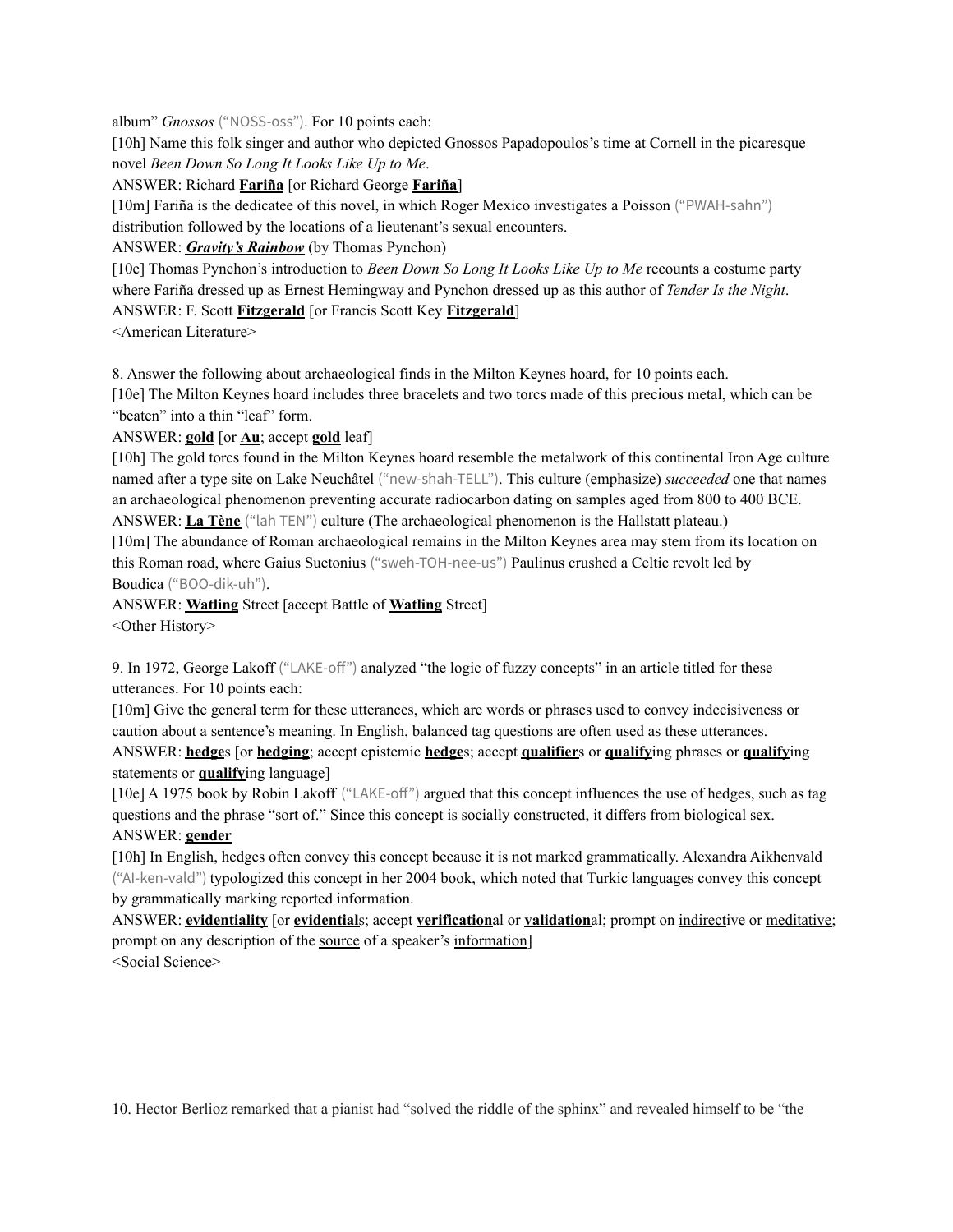pianist of the future" after successfully playing this piece. For 10 points each:

[10h] Name this piano piece that was considered unplayable until Franz Liszt tamed the notorious "quarter note equals 144" instruction in its final movement fugue at a June 1836 Paris concert.

ANSWER: *Hammerklavier* Sonata [accept **Beethoven** Piano **Sonata** no. **29**]

[10e] In a 1988 interview, Vladamir Horowitz called Liszt's piano transcriptions of these nine Beethoven pieces "the greatest works for piano." Beethoven's nine pieces in this genre have nicknames like "Choral" and "Pastoral."

ANSWER: **symphonies** [or **symphony**; accept *Choral* **Symphony** or *Pastoral* **Symphony**]

[10m] Liszt sped up the exceptionally long third movement of the *Hammerklavier*, which proceeds in F-sharp minor before ending on F-sharp major because of the augmentation of this scale degree. Augmenting this scale degree in a minor chord results in a major chord.

ANSWER: **third** [or **mediant**]

<Classical Music>

11. In his book on Africa's role in making the "world" of this place, John Thornton discusses accounts of states like Biguba and Guinala from the Cape Verdean explorer André Álvares de Almada. For 10 points each:

[10e] Name this body of water whose "Black" framework, formulated by Paul Gilroy, recognizes transnational links forged by members of the African diaspora in the wake of the Middle Passage.

ANSWER: **Atlantic** Ocean [accept North **Atlantic** or South **Atlantic**; accept **Atlantic** slave trade; accept *The Black Atlantic: Modernity and Double Consciousness*; accept *Africa and Africans in the Making of the Atlantic World*] [10h] The book *Cultures of the Lusophone Black Atlantic* discusses Agudá people whose Nagô ancestors were repatriated to Benin and Nigeria after this 1835 revolt led by enslaved Yoruba Muslims in Salvador da Bahia ("BAH-ee-uh"), Brazil.

ANSWER: **Malê** revolt [or Revolta dos **Malês**; or **Imale** Revolt; prompt on Great Revolt or Grande Revolta] [10m] Enslaved Afro-Brazilians were sold south after one of these events in 1877 in the sertão of Ceará. Chronicles and oral sources from Senegambia and the Sahel record several multi-decadal "mega" examples of these events. ANSWER: **drought**s [or periods of **low rainfall** or **water shortage**s or equivalents; accept mega**drought**s; accept Grande **Seca** or Brazilian **drought** of 1877–1878; prompt on famines or food shortages or similar by asking "due to what environmental cause?"; prompt on El Niño; reject "fires"] <World History>

12. In a poem, a figure named for this noun rides after Hypocrisy and Fraud "on a white horse, splashed with blood" and has a mark on his brow saying, "I AM GOD, AND KING, AND LAW!" For 10 points each:

[10m] Name this concept that is personified in a poem written after the Peterloo Massacre. This is the second title noun in an essay that defines its first title noun as "the best which has been thought and said."

ANSWER: **anarchy** [accept *Culture and Anarchy*; accept "The Mask of **Anarchy**"]

[10h] In Percy Shelley's "The Mask of Anarchy," the narrator "met [this figure] on the way" leading the procession of Anarchy. This figure "had a mask like Castlereagh" ("castle-RAY") and tosses human hearts to seven bloodhounds.

#### ANSWER: **Murder**

[10e] This author wrote *Culture and Anarchy*, which argues that personal freedoms without education lead to anarchy and Philistinism. This author also wrote the poem "Dover Beach." ANSWER: Matthew **Arnold**

<British Literature>

13. This substance is offered to the gods by the Warao people of Venezuela. For 10 points each: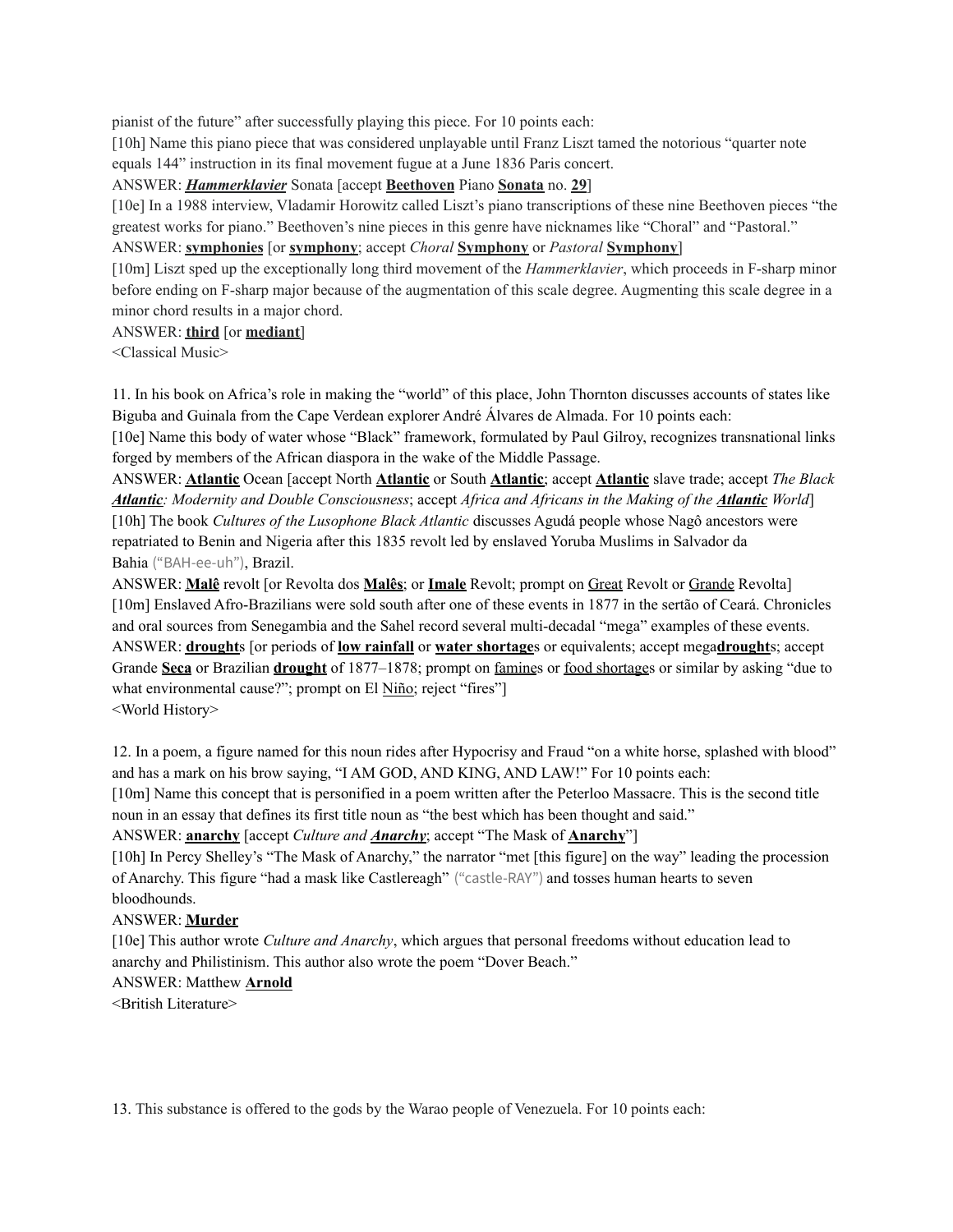[10h] Name this substance placed under trees as offerings to maindog spirits. This substance is used before sage and cedar in the purifying smudging ceremony.

ANSWER: **tobacco** [accept tobacco **smoke**]

[10e] Offering tobacco to maindog was common in tribes like the Ojibwe ("oh-JEEB-way") and the Ottawa, who lived near these specific bodies of water. The migration story of the Anishinabe relates how they moved from the ocean to the land surrounding these specific bodies of water.

ANSWER: the **Great Lakes** [accept Lakes **Superior** and **Huron** and **Ontario** and **Michigan** and **Erie** in any order; or **Nayaano-nibiimaang** Gichigamiin or **five freshwater** seas; or **Grands Lacs**; prompt on lakes]

[10m] An anti-recreational smoking campaign targeted at Plains Indian tribes features the tagline "Keep tobacco [this word]." According to Emile Durkheim, this word applies to the symbolic objects reflecting group religious interest.

ANSWER: the **sacred** [or **sacré**; accept "Keep tobacco **sacred**"] <Religion>

14. Nuclei with a mass number above 220 have a large value of this quantity, contradicting the nuclear shell model's predictions that this quantity is small for all nuclei and zero for closed-shell nuclei. For 10 points each:

[10h] Name this rank-2 tensor with off-diagonal elements given by the volume integral of charge density times "*r* sub i" times "*r* sub j."

ANSWER: electric **quadrupole moment** [reject "magnetic quadrupole moment" or "mass quadrupole moment"] [10m] When the mass quadrupole moment of a system changes, this phenomenon occurs. This phenomenon was first directly detected when it changed the length of an arm of a Fabry–Pérot ("fah-bree peh-roh") interferometer by 10<sup>-18</sup> ("10 to the negative 18") meters.

ANSWER: **gravitational wave**s [or **gravitational radiation**; reject "gravity waves"] (The second sentence refers to LIGO.)

[10e] Quadrupole magnets act like lenses to focus beams in these devices. The cyclotron is an early example of these devices, while modern ones include RHIC ("rick") at Brookhaven and the LHC at CERN ("sern").

ANSWER: particle **accelerator**s [accept particle **collider**s]

<Physics>

15. At a 2011 Opera Australia performance of this song, the lyrics were changed to reference "that trendy thing in opera if the plot seems like a mess: that nice surtitlist" ("sur-TAI-till-ist"). For 10 points each:

[10h] Name this song whose lyrics are often changed between performances to respond to current events. The singer of this song mentions "society offenders who might well be underground" before proclaiming, "May none of them be missed."

ANSWER: "I've Got a Little **List**" [or "**As Someday It May Happen**"; accept the "**List** Aria"; accept the "Little **List** Song"]

[10e] "I've Got a Little List" is sung by Ko-Ko in this Gilbert and Sullivan opera about the son of the emperor of Japan.

ANSWER: *The Mikado* [or *The Mikado; or, The Town of Titipu*]

[10m] Another audience favorite song sung by Ko-Ko in *The Mikado* is "Tit Willow." (pause) "The Willow Song" is a popular aria in both Verdi's and Rossini's opera adaptation of this English play; in Verdi's adaptation of this Cyprus-set play, the lead soprano sings the aria "Ave maria piena di grazia."

ANSWER: *Othello* [accept *Otello*; accept *The Tragedy of Othello, the Moor of Venice*] <Other Fine Arts>

16. For 10 points each, answer the following about the fates of mythical Lithuanian couples.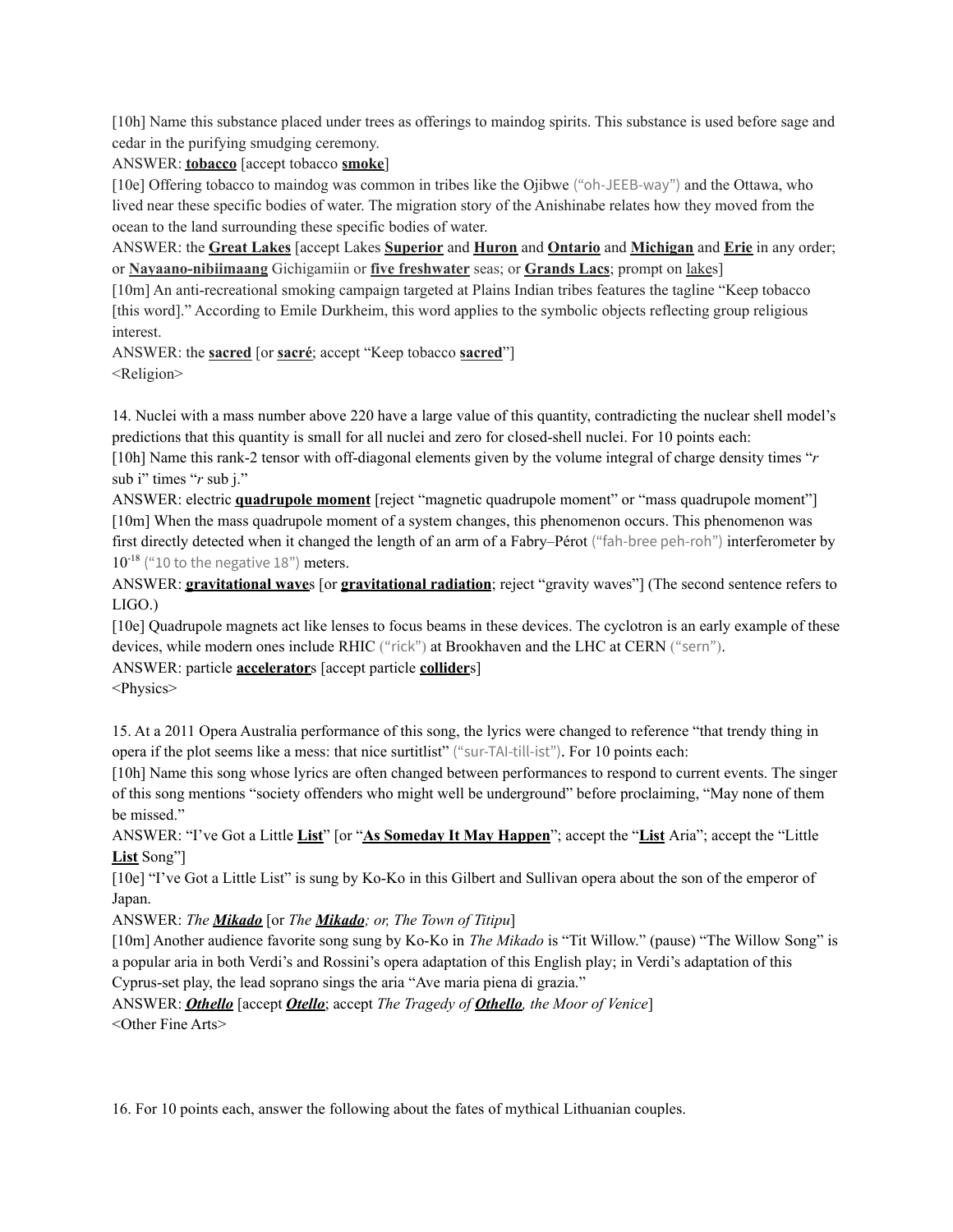[10e] Perkūnas cuts Mēness, the personification of this celestial object, into pieces for flirting with the Morning Star despite being married to the sun goddess Saulė.

#### ANSWER: the **moon**

[10h] The sea goddess Jūratė weeps tears of this substance in the ruins of her palace after Perkūnas destroys her mortal lover Kastytis with a thunderbolt. The kraken legendarily excretes this substance.

ANSWER: **amber** [prompt on tree resin]

[10m] After her twelve brothers kill her serpent husband, Eglė inflicts this fate upon her children and herself in a popular folk story. The sisters of Phaëthon ("FAI-thon") undergo this fate on the banks of the river Eridanus. ANSWER: **turn**ing **into trees** [or **dendrification**; accept **turn**ing **into** specific types of trees, such as **poplar**s] <Mythology>

17. The Great American Biotic Interchange was made possible when the Isthmus of Panama formed and acted as one of these features. For 10 points each:

[10e] Name these features in biogeography that connect landmasses. A widely supported theory argues that humans used one of these features to cross into the Americas over the Bering Sea during the Last Glacial Minimum.

#### ANSWER: **land bridge** [accept Bering **Land Bridge**]

[10h] The Isthmus of Panama is central to the Mesoamerican Biological Corridor, which was disrupted by the 2010 "Google Maps war" over this country's Isla Calero. This country depends on power from the Arenal Dam in its disputed province of Guanacaste.

ANSWER: **Costa Rica** [or Republic of **Costa Rica** or República de **Costa Rica**] (Nicaragua disputes those regions with Costa Rica.)

[10m] The Mesoamerican Biological Corridor has helped preserve the habitats of these xenarthrans related to sloths. This pet of Salvador Dalí feeds using a 2-foot-long tongue covered with sticky saliva.

ANSWER: **anteater**s [or **Vermilingua**; accept giant **anteater** or **antbear** or *Myrmecophaga tridactyla*] <Geography>

18. Answer the following about European authors who wrote about amnesiacs, for 10 points each.

[10h] This author memorably depicted the amnesia of Adam Pollo, who cannot remember whether he has deserted the army or escaped from a psychiatric ward while in a seaside town, in his novel *The Interrogation*. He also wrote *Fish of Gold*.

ANSWER: J. M. G. **Le Clézio** [or Jean-Marie Gustave **Le Clézio**]

[10e] This author created an amnesiac aristocrat who falls off his horse and believes himself to be a Holy Roman Emperor in the play *Enrico IV*. This Italian playwright also wrote *Six Characters in Search of an Author.* ANSWER: Luigi **Pirandello**

[10m] Yambo loses his memories after a stroke in this author's novel *The Mysterious Flame of Queen Loana*. In another novel by this author, the computer Abulafia suggests that the Knights Templar are using "telluric currents." ANSWER: Umberto **Eco** (The unnamed novel is *Foucault's Pendulum*.)

<European Literature>

19. A tiling with this property proposed by physicist Joshua Socolar and amateur mathematician Joan Taylor solves